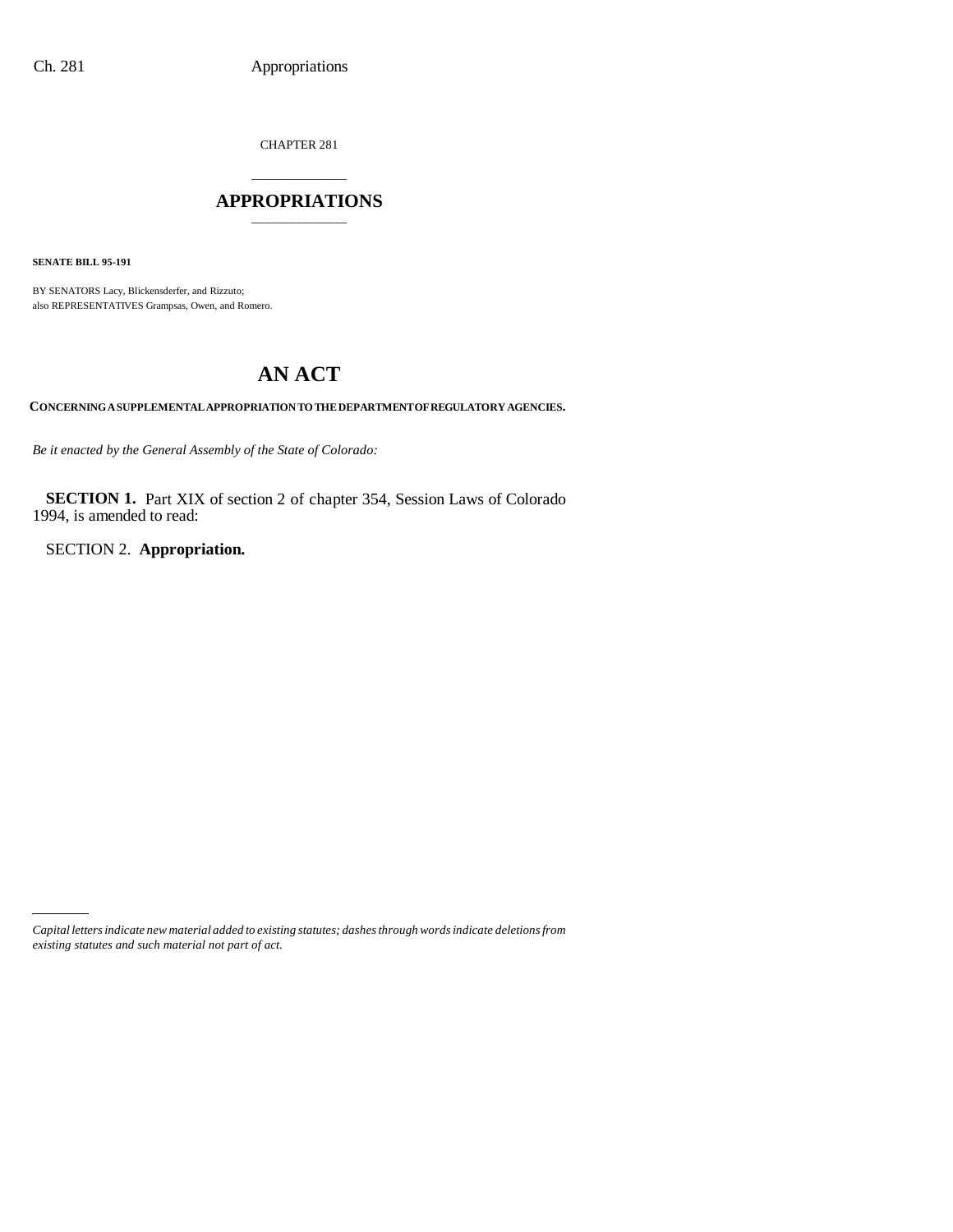|                   |              |                | <b>APPROPRIATION FROM</b> |              |              |                |  |
|-------------------|--------------|----------------|---------------------------|--------------|--------------|----------------|--|
| <b>ITEM &amp;</b> | <b>TOTAL</b> | <b>GENERAL</b> | <b>GENERAL</b>            | CASH         | CASH         | <b>FEDERAL</b> |  |
| <b>SUBTOTAL</b>   |              | <b>FUND</b>    | <b>FUND</b>               | <b>FUNDS</b> | <b>FUNDS</b> | <b>FUNDS</b>   |  |
|                   |              |                | c EXEMPT                  |              | e EXEMPT ه   |                |  |

#### **PART XIX DEPARTMENT OF REGULATORY AGENCIES**

## **(1) EXECUTIVE DIRECTOR**

| (A) Director's Office     |           |        |                          |                            |        |
|---------------------------|-----------|--------|--------------------------|----------------------------|--------|
| <b>Personal Services</b>  | 440,654   | 7,050  |                          | $433,604$ (T) <sup>a</sup> |        |
|                           |           |        | $25,000^{\circ}$         | 408,604 $(T)^a$            |        |
|                           |           |        |                          | $(8.7$ FTE $)$             |        |
| Group Health and Life     | 874,645   | 48,753 | $755,851$ <sup>b</sup>   | 70,041 $(T)^a$             |        |
| Short-term Disability     | 37,867    | 2,066  | 32,221                   | $3,580$ (T) <sup>a</sup>   |        |
| Salary Survey and         |           |        |                          |                            |        |
| Anniversary Increases     | 667,843   | 37,226 | 574,317 <sup>b</sup>     | 56,300 $(T)^a$             |        |
| Workers' Compensation     | 161,740   | 9,015  | 135,602 h                | $14,909$ (T) <sup>a</sup>  | 2,214  |
| <b>Operating Expenses</b> | 47,514    | 7,238  | 12,137 <sup>b</sup>      | $28,139$ (T) <sup>a</sup>  |        |
| Legal Services            | 3,043,136 | 57,400 | $2,839,931$ <sup>b</sup> | 63,405 $(T)^a$             | 82,400 |
|                           | 3,055,136 | 69,400 |                          |                            |        |
| <b>Administrative Law</b> |           |        |                          |                            |        |
| Judge Services            | 251,013   |        | $242,472$ <sup>b</sup>   | $8,541$ (T) <sup>a</sup>   |        |
|                           | 332,575   | 36,284 | $285,034^b$              |                            | 2,716  |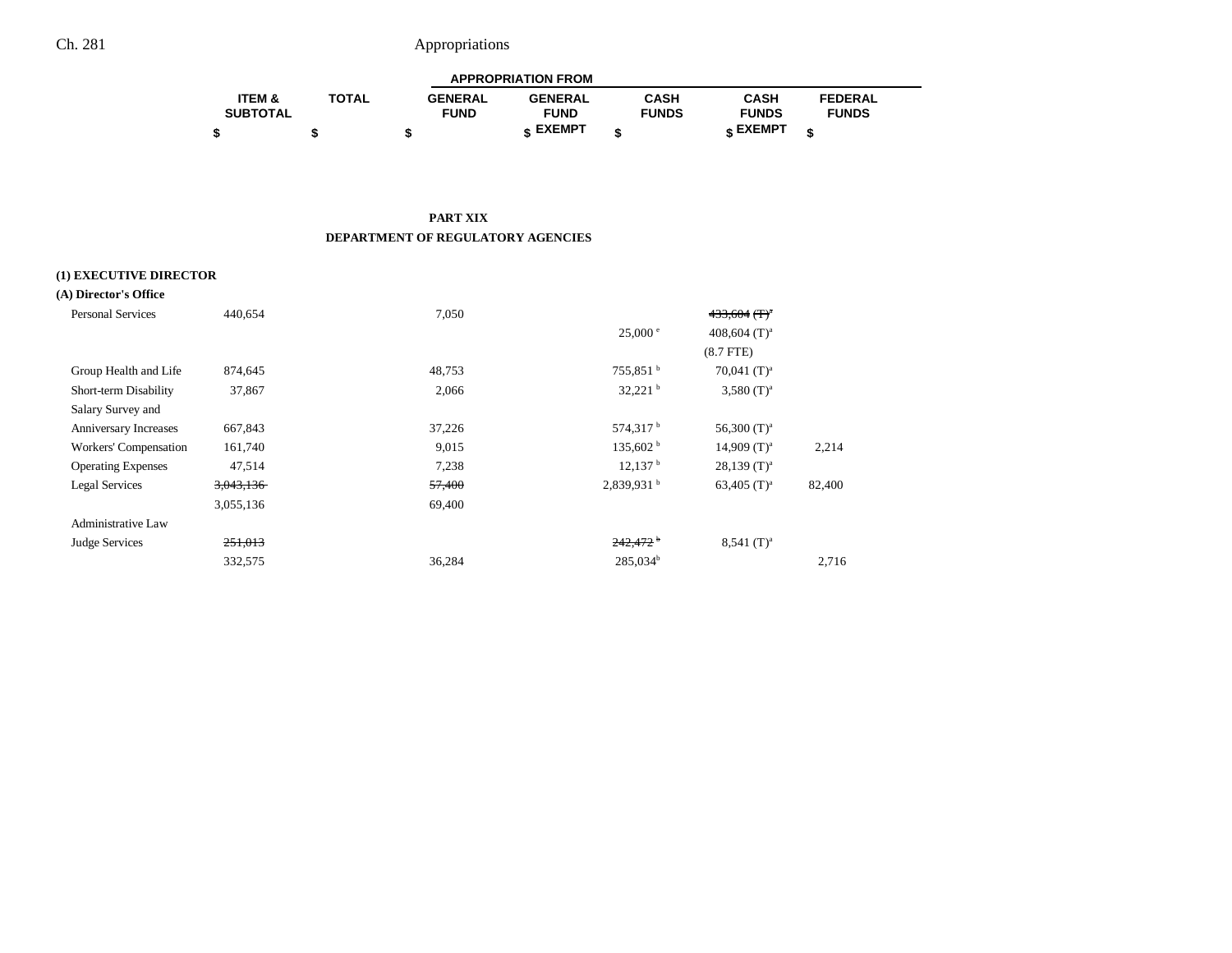| Purchase of Services            |            |         |                          |                           |        |
|---------------------------------|------------|---------|--------------------------|---------------------------|--------|
| from Computer Center            | 199,317    | 3,000   | 186,006 <sup>b</sup>     | $10,311$ (T) <sup>a</sup> |        |
| Payment to Risk Management      |            |         |                          |                           |        |
| and Property Funds              | 259,450    | 14,462  | 221,293 <sup>b</sup>     | $20,143$ (T) <sup>a</sup> | 3,552  |
| <b>Vehicle Lease Payments</b>   | 114,803    | 4,260   | $108,455^{\mathrm{b}}$   | $2,088$ (T) <sup>a</sup>  |        |
| <b>ADP</b> Capital Outlay       | 12,512     | 6,008   | 6,504 <sup>b</sup>       |                           |        |
| <b>Leased Space</b>             | 1,703,466  | 119,081 | $1,335,671$ <sup>b</sup> | 230,601 $(T)^a$           | 18,113 |
| Capitol Complex Leased          |            |         |                          |                           |        |
| Space                           | 5,186      | 4,342   | 844 <sup>b</sup>         |                           |        |
| <b>Centralized Data</b>         |            |         |                          |                           |        |
| Processing $124$                | 42,550     | 2,738   | 36,718 <sup>b</sup>      | 3,094 $(T)^a$             |        |
| Colorado Unisurable UNINSURABLE |            |         |                          |                           |        |
| Health Insurance Plan           | 4,385,060  |         | $2,500,000$ c            | 1,885,060 <sup>d</sup>    |        |
|                                 | 12,246,756 |         |                          |                           |        |
|                                 | 12,340,318 |         |                          |                           |        |

<sup>a</sup> Of these amounts, \$842,627 \$817,627 shall be from indirect cost recoveries, and \$102,129 shall be from the Department of Public Health and Environment and the Department

of Health Care Policy and Financing. The departmental indirect cost recoveries will be reduced by the amount of revenue received from other departments for sunset reviews.

**b** These amounts shall be from various cash sources within the Department.

c This amount shall be from the Business Associates ASSOCIATIONS Unclaimed Moneys Fund.

d This amount shall be from reserves in the Colorado Uninsurable Health Insurance Cash Fund.

e THIS AMOUNT SHALL BE FROM OTHER DEPARTMENTS FOR SUNSET REVIEWS.

#### **(B) Office of Regulatory Reform**

Personal Services 225,402 (5.5 FTE)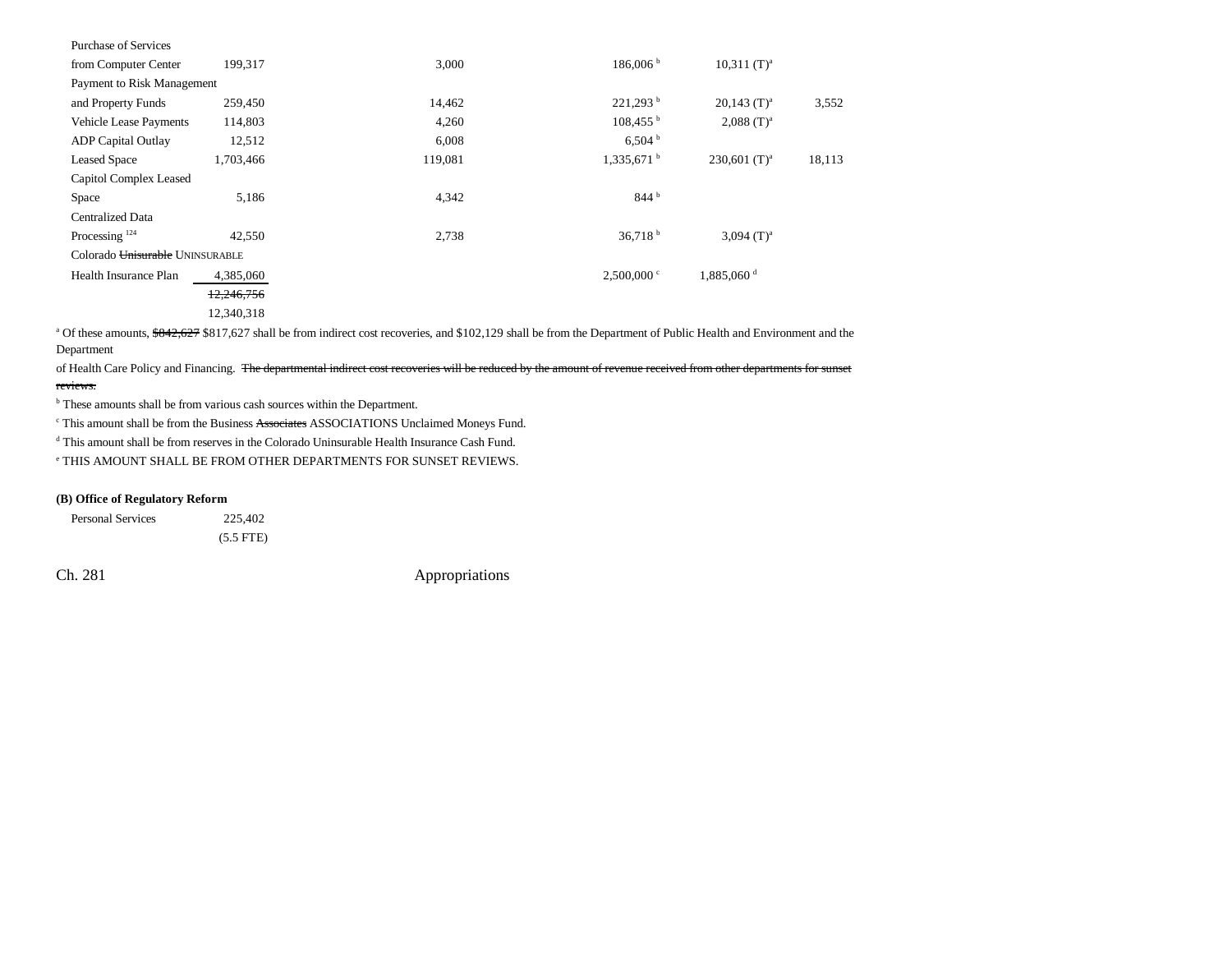|                                       |                                      |              |                               | <b>APPROPRIATION FROM</b>        |                             |                             |                                |
|---------------------------------------|--------------------------------------|--------------|-------------------------------|----------------------------------|-----------------------------|-----------------------------|--------------------------------|
|                                       | <b>ITEM &amp;</b><br><b>SUBTOTAL</b> | <b>TOTAL</b> | <b>GENERAL</b><br><b>FUND</b> | <b>GENERAL</b><br><b>FUND</b>    | <b>CASH</b><br><b>FUNDS</b> | <b>CASH</b><br><b>FUNDS</b> | <b>FEDERAL</b><br><b>FUNDS</b> |
|                                       | \$                                   | \$           | \$                            | $\boldsymbol{\mathsf{s}}$ EXEMPT | \$                          | \$ EXEMPT                   | \$                             |
|                                       |                                      |              |                               |                                  |                             |                             |                                |
| <b>Operating Expenses</b>             | 17,539                               |              |                               |                                  |                             |                             |                                |
| <b>Small Business Start-up</b><br>Kit | 25,000                               |              |                               |                                  |                             |                             |                                |
| <b>Indirect Cost Assessment</b>       | 11,645                               |              |                               |                                  |                             |                             |                                |
|                                       | 279,586                              |              |                               |                                  |                             | $279,586$ (T) <sup>a</sup>  |                                |
|                                       |                                      |              |                               |                                  | $25,000^{\mathrm{b}}$       | $254,586$ (T) <sup>a</sup>  |                                |

a This amount represents a transfer from the Department of Local Affairs, Economic Development Programs. Any amounts in state fiscal year spending are accounted for in

the Department of Local Affairs appropriation. Of this amount, \$15,000 is shown for purposes of complying with the limitation on state fiscal year spending imposed by

Article X, Section 20 of the State Constitution. These moneys are included for informational purposes as they are continuously appropriated by a permanent statute or constitutional provision.

bTHIS AMOUNT SHALL BE FROM NON-STATE GOVERNMENT SOURCES. FOR THE PURPOSES OF COMPLYING WITH THE LIMITATION ON STATE FISCAL YEAR

SPENDING IMPOSED BY ARTICLE X, SECTION 20 OF THE STATE CONSTITUTION, THESE MONEYS ARE INCLUDED FOR INFORMATIONAL PURPOSES AS THEY ARE

CONTINUOUSLY APPROPRIATED BY PERMANENT STATUTE.

#### **(C) Office of Certification**

Program Costs 259,960 259,960 259,960 259,960  $42,075$  a  $217,885$  (T)b (5.5 FTE)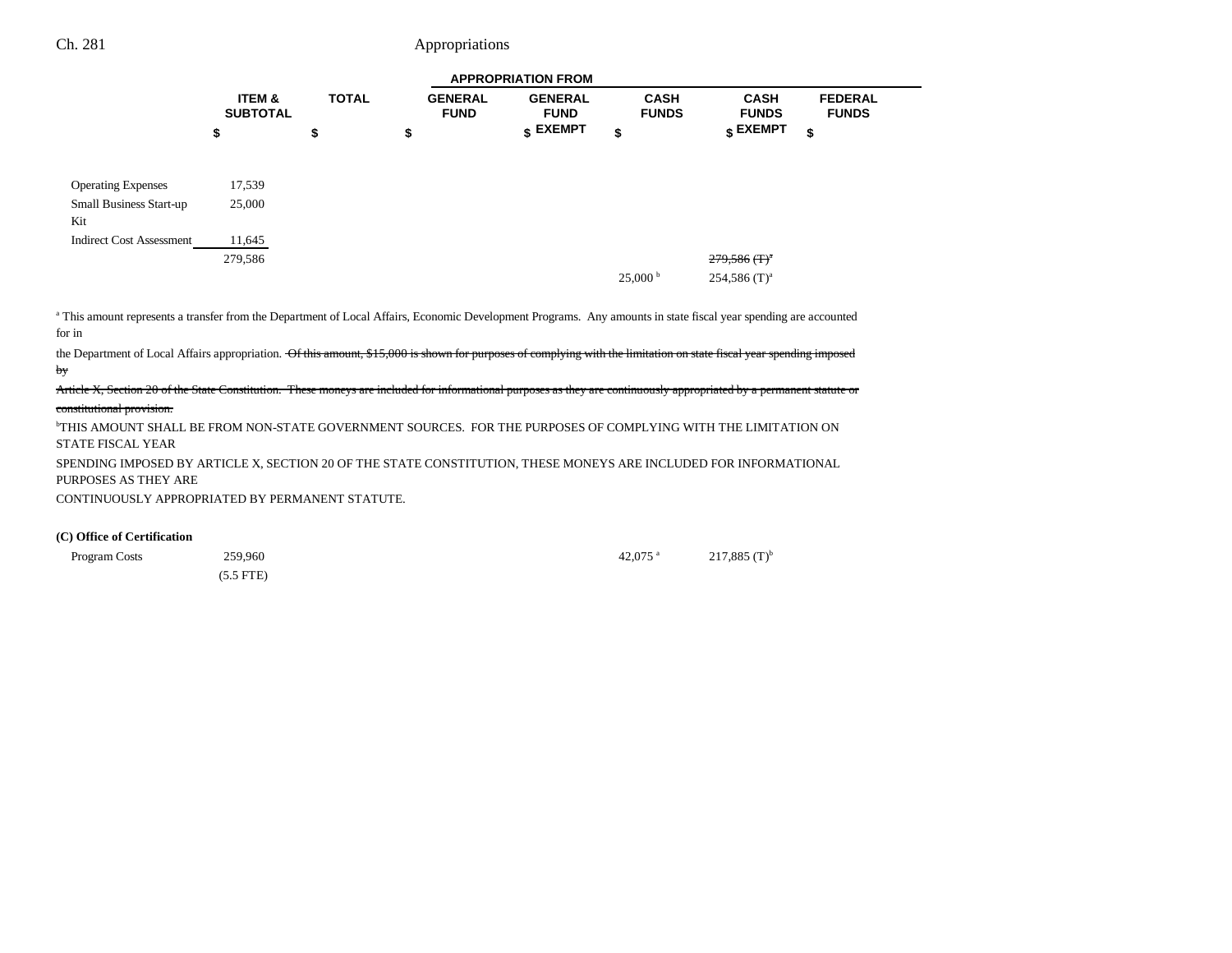<sup>a</sup> This amount shall be from grants from governmental entities.

b This amount shall be from federal funds appropriated in the Department of Transportation.

12,786,302

12,879,864

# **(2) ADMINISTRATIVE SERVICES**

## **DIVISION**

| <b>Personal Services</b>  | 1,523,697  |          |  |                       |                              |
|---------------------------|------------|----------|--|-----------------------|------------------------------|
|                           | (29.0 FTE) |          |  |                       |                              |
| <b>Operating Expenses</b> | 56.532     |          |  |                       |                              |
|                           |            | .580,229 |  | $67.200$ <sup>a</sup> | $1,513,029$ (T) <sup>b</sup> |

a This amount shall be from the Insurance Cash Fund.

<sup>b</sup> This amount shall be from indirect cost recoveries.

## **(3) DIVISION OF BANKING**

| <b>Personal Services</b>        | 2,074,969    |           |                          |
|---------------------------------|--------------|-----------|--------------------------|
|                                 | $(41.0$ FTE) |           |                          |
| <b>Operating Expenses</b>       | 281,834      |           |                          |
| <b>Board Meeting Costs</b>      | 15,082       |           |                          |
| <b>Indirect Cost Assessment</b> | 318,291      |           |                          |
|                                 |              | 2,690,176 | $2,690,176$ <sup>a</sup> |

<sup>a</sup> This amount shall be from assessments made to banking institutions.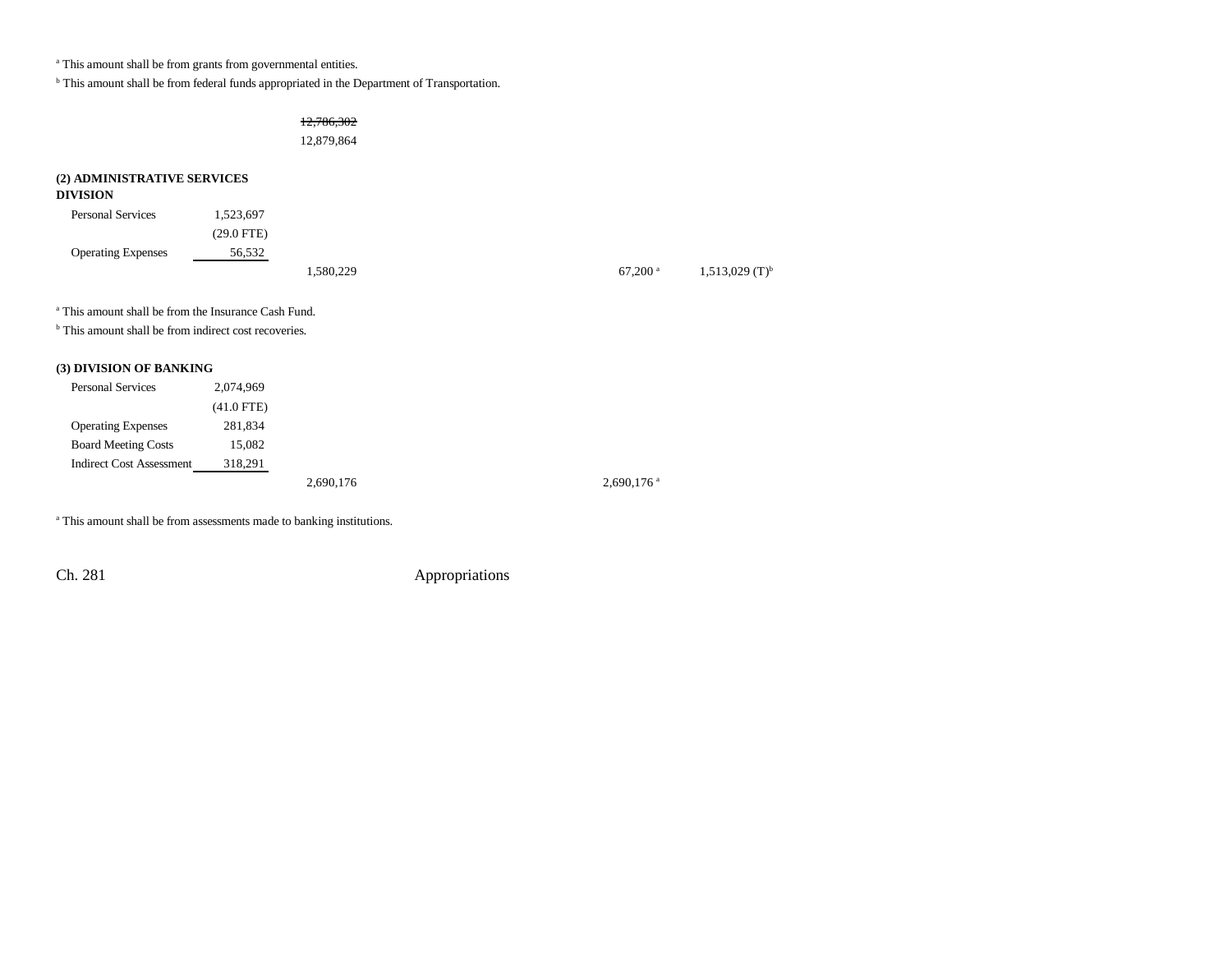|                                    |                           |              |                               | <b>APPROPRIATION FROM</b>     |                             |                              |                                |
|------------------------------------|---------------------------|--------------|-------------------------------|-------------------------------|-----------------------------|------------------------------|--------------------------------|
|                                    | ITEM &<br><b>SUBTOTAL</b> | <b>TOTAL</b> | <b>GENERAL</b><br><b>FUND</b> | <b>GENERAL</b><br><b>FUND</b> | <b>CASH</b><br><b>FUNDS</b> | <b>CASH</b><br><b>FUNDS</b>  | <b>FEDERAL</b><br><b>FUNDS</b> |
|                                    | \$                        | \$           | \$                            | \$ EXEMPT                     | \$                          | \$ EXEMPT                    | \$                             |
| (4) CIVIL RIGHTS DIVISION          |                           |              |                               |                               |                             |                              |                                |
| <b>Personal Services</b>           | 1,469,147                 |              | 128,203                       |                               | $50,000$ <sup>a</sup>       | $1,067,316$ (T) <sup>b</sup> | 223,628                        |
|                                    |                           |              | $(4.0$ FTE)                   |                               |                             | $(22.5$ FTE)                 | $(7.0$ FTE)                    |
| <b>Operating Expenses</b>          | 117,332                   |              | 56,960                        |                               |                             |                              | 60,372                         |
| Hearings Pursuant to               |                           |              |                               |                               |                             |                              |                                |
| Complaint <sup>125</sup>           | 52,604                    |              | 49,284                        |                               |                             |                              | 3,320                          |
|                                    | 1,604                     |              | 1,000                         |                               |                             |                              | 604                            |
| <b>Commission Meeting</b><br>Costs | 12,259                    |              | 5,087                         |                               |                             |                              | 7,172                          |
| <b>Indirect Cost Assessment</b>    | 64,620                    |              |                               |                               |                             |                              | 64,620                         |
|                                    |                           | 1,715,962    |                               |                               |                             |                              |                                |
|                                    |                           | 1,664,962    |                               |                               |                             |                              |                                |

a This amount shall be from fees collected for training services.

<sup>b</sup> This amount shall be from indirect costs recoveries.

## **(5) DIVISION OF FINANCIAL SERVICES**

| <b>Personal Services</b> | 525,909     |
|--------------------------|-------------|
|                          | $(9.0$ FTE) |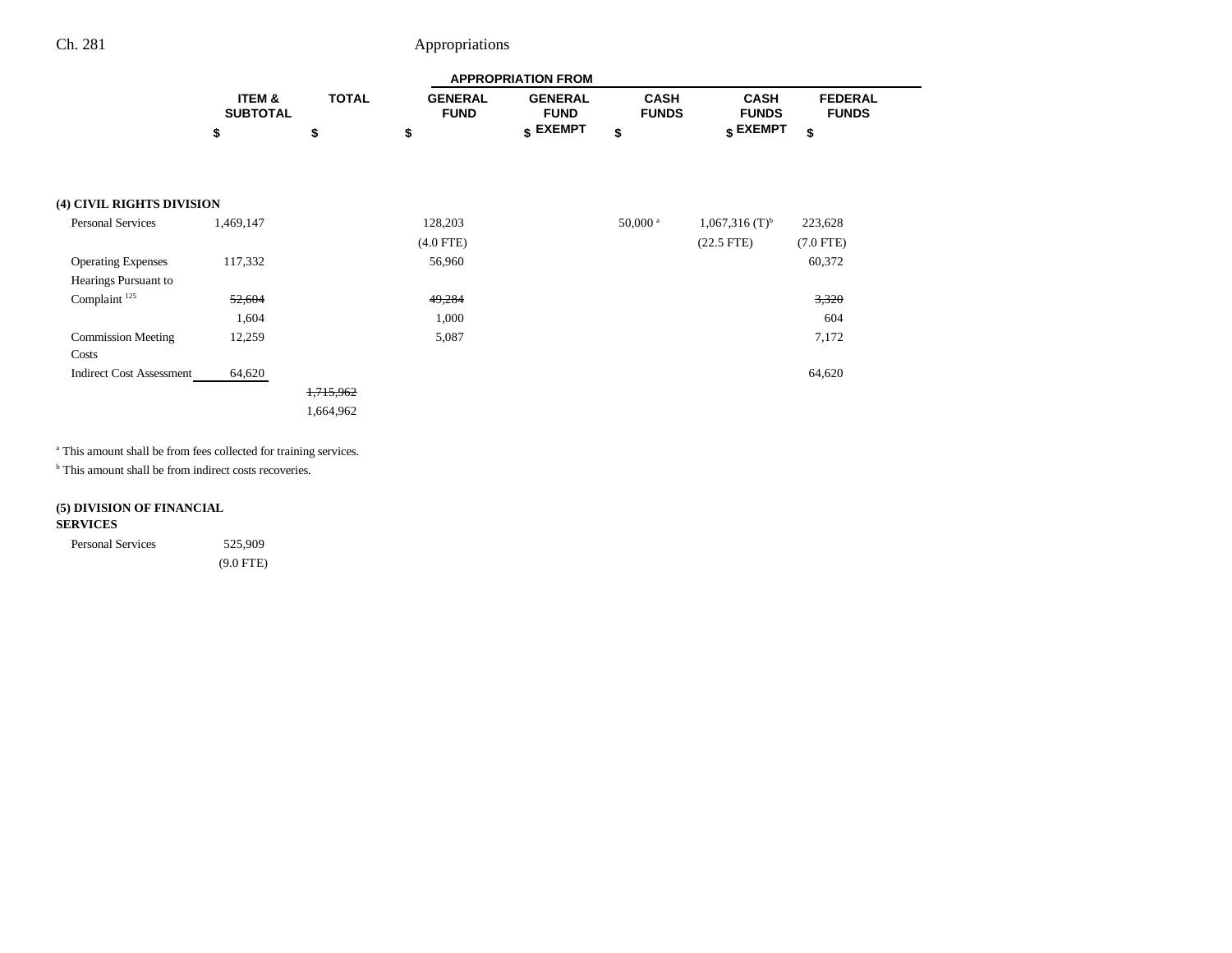| <b>Operating Expenses</b>       | 51.619 |         |                        |                  |
|---------------------------------|--------|---------|------------------------|------------------|
| <b>Indirect Cost Assessment</b> | 69.869 |         |                        |                  |
|                                 |        | 647.397 | $641.836$ <sup>a</sup> | 5.561 $^{\circ}$ |

<sup>a</sup> This amount shall be from assessments made to savings and loan institutions and to credit unions.

<sup>b</sup> This amount shall be from reserves in the Financial Services Cash Fund.

| (6) DIVISION OF INSURANCE <sup>126</sup> |            |           |  |                     |         |
|------------------------------------------|------------|-----------|--|---------------------|---------|
| <b>Personal Services</b>                 | 3,745,791  |           |  |                     |         |
|                                          | (84.5 FTE) |           |  |                     |         |
| <b>Operating Expenses</b>                | 405,550    |           |  |                     |         |
|                                          | 411,331    |           |  |                     |         |
| Workers' Compensation                    |            |           |  |                     |         |
| Studies                                  | 99,701     |           |  |                     |         |
| <b>Indirect Cost Assessment</b>          | 655,989    |           |  |                     |         |
|                                          |            | 4,907,031 |  | 4,797,484 $\degree$ | 109,547 |
|                                          |            | 4,912,812 |  | 4,803,265 $a$       |         |
|                                          |            |           |  |                     |         |

<sup>a</sup> Of this amount,  $\frac{4,697,484}{84,703,265}$  shall be from the Insurance Cash Fund pursuant to Section 10-1-103, C.R.S., and \$100,000 shall be from reimbursements

from

insurance companies for travel expenses. Of this amount, \$100,000 is shown for purposes of complying with the limitation on state fiscal year spending imposed by Article X,

Section 20 of the State Constitution. Such moneys are included for informational purposes as they are continuously appropriated by a permanent statue or constitutional

provision.

<sup>b</sup> Of this amount, \$9,846 shall be from reserves in the Insurance Cash Fund, and \$99,701 shall be from reserves in the Workers' Compensation Cash Fund.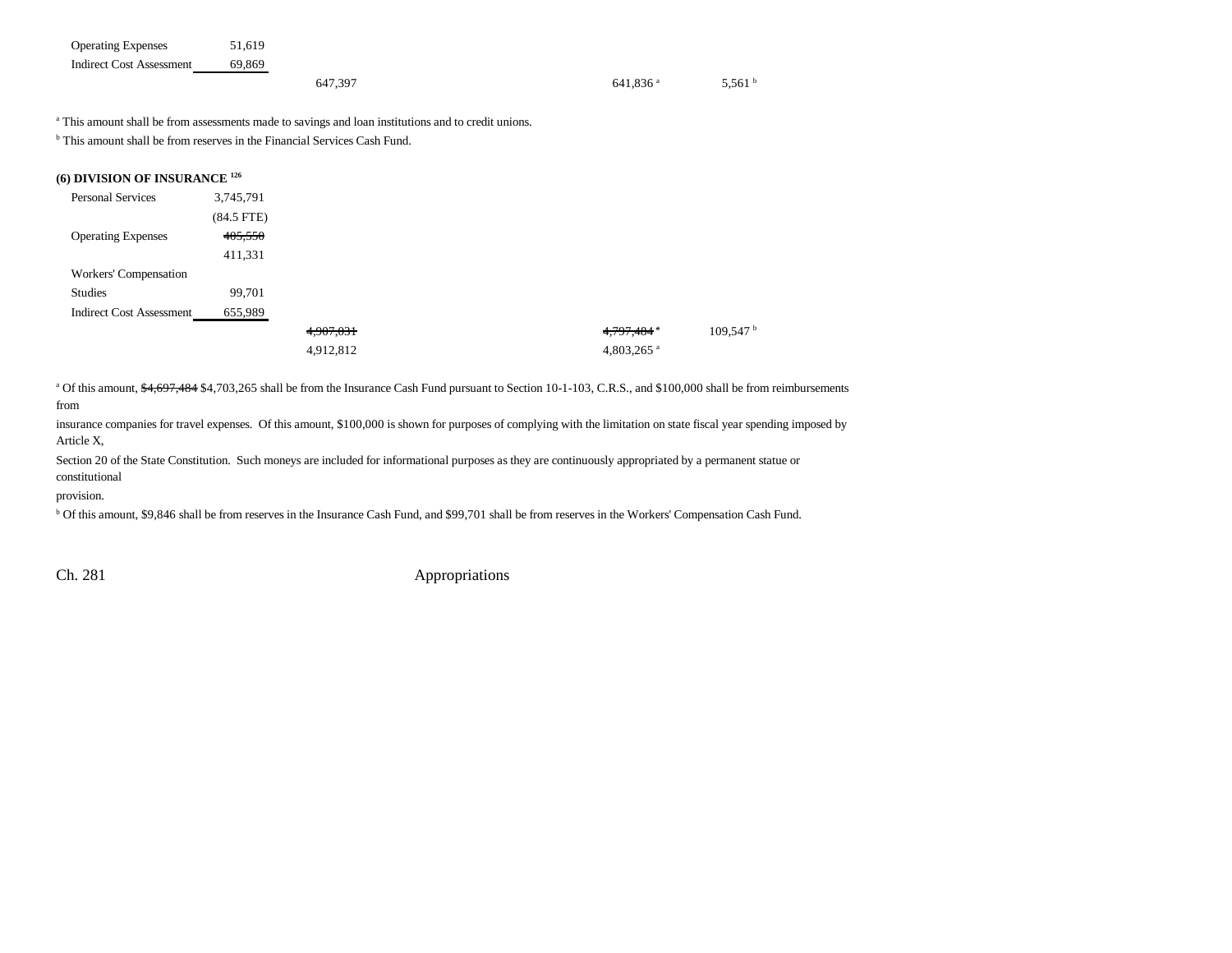|                 |              |                | <b>APPROPRIATION FROM</b> |              |              |                |
|-----------------|--------------|----------------|---------------------------|--------------|--------------|----------------|
| ITEM &          | <b>TOTAL</b> | <b>GENERAL</b> | <b>GENERAL</b>            | CASH         | CASH         | <b>FEDERAL</b> |
| <b>SUBTOTAL</b> |              | <b>FUND</b>    | <b>FUND</b>               | <b>FUNDS</b> | <b>FUNDS</b> | <b>FUNDS</b>   |
|                 |              |                | CXEMPT -                  |              | e EXEMPT     |                |

### **(7) PUBLIC UTILITIES COMMISSION**

| Personal Services               | 4,804,959    |
|---------------------------------|--------------|
|                                 | $(98.5$ FTE) |
| <b>Operating Expenses</b>       | 315,606      |
|                                 | 318,464      |
| <b>Expert Testimony</b>         | 30,000       |
| <b>Indirect Cost Assessment</b> | 764,674      |
| <b>Highway Crossing</b>         | 240,000      |
| Payments                        |              |
| Disabled Telephone Users        |              |
| <b>Fund Payments</b>            | 3,952,500    |
| Low Income Telephone            |              |
| Assistance                      | 51,167       |
| High Cost Fund                  | 1,451,732    |
| Payments                        |              |
|                                 |              |
|                                 |              |

<sup>a</sup> Of this amount, it is estimated that <del>\$3,521,123</del> \$3,523,123 shall be from the Fixed Utilities Fund, \$1,454,465 \$1,455,323 shall be from the Public Utilities Motor Carrier Fund,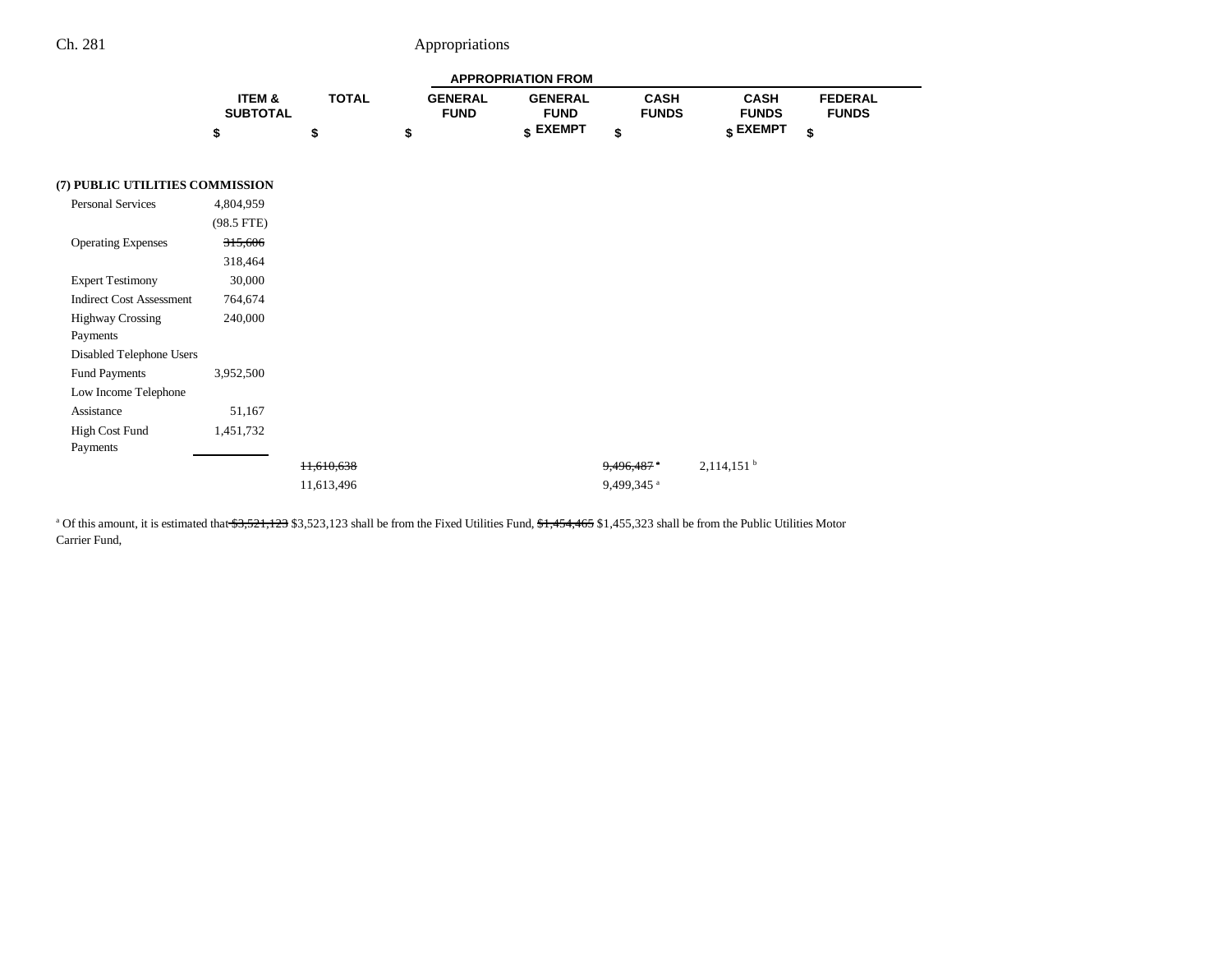\$1,457,732 shall be from the Colorado High Cost Fund, \$3,012,000 shall be from the Disabled Telephone Users Cash Fund, and \$51,167 shall be from the Low Income

Telephone Assistance Fund. Of this amount, 95,399 \$4,459,048 is shown for the purposes of complying with the limitation on state fiscal year spending imposed by Article X,

Section 20 of the State Constitution. Such moneys are included for informational purposes as they are continuously appropriated by a permanent statute or constitutional provision.

b Of this amount, \$459,181 shall be from reserves in the Fixed Utilities Fund, \$418,619 shall be from reserves in the Motor Carrier Fund, \$996,351 shall BE from reserves

in the Disabled Telephone Users Fund, and \$240,000 shall be from the Highway Users Tax Fund pursuant to Section 43-4-205(2), C.R.S. OF THIS AMOUNT, \$996,351 IS

SHOWN FOR THE PURPOSES OF COMPLYING WITH THE LIMITATION ON STATE FISCAL YEAR SPENDING IMPOSED BY ARTICLE X, SECTION 20 OF THE STATE

CONSTITUTION. SUCH MONEYS ARE INCLUDED FOR INFORMATIONAL PURPOSES AS THEY ARE CONTINUOUSLY APPROPRIATED BY A PERMANENT STATUTE

OR CONSTITUTIONAL PROVISION.

#### **(8) DIVISION OF REAL ESTATE**

| <b>Personal Services</b>  | 1,617,289    |  |
|---------------------------|--------------|--|
|                           | $(39.0$ FTE) |  |
| <b>Operating Expenses</b> | 196.918      |  |
|                           | 198.607      |  |
| <b>Commission Meeting</b> | 25,951       |  |
| Costs                     |              |  |
| Hearings Pursuant to      |              |  |
| Complaint                 | 4.450        |  |
| Name Check                | 12,000       |  |
| Indirect Cost Assessment  | 302.764      |  |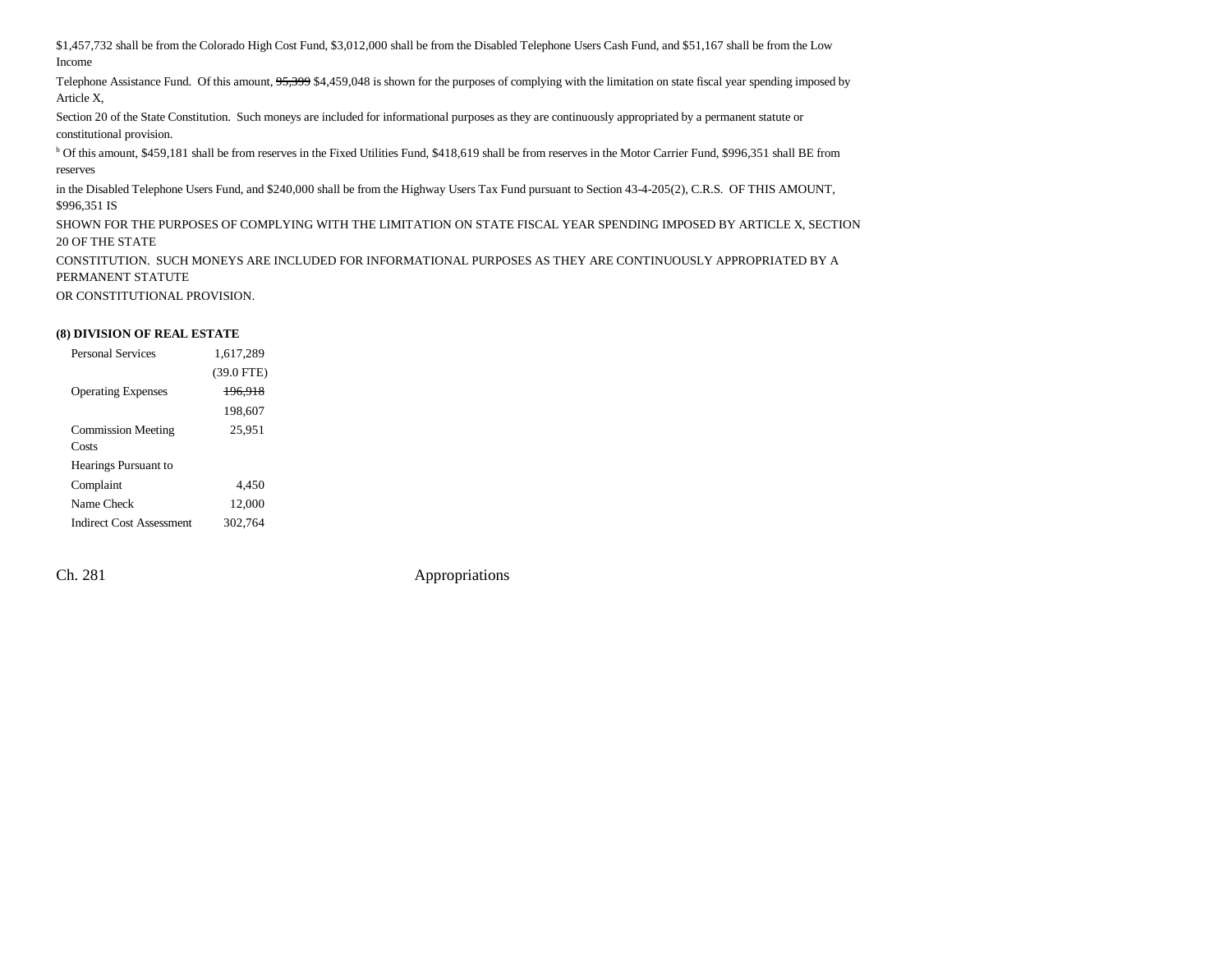|                                      |              |                               | <b>APPROPRIATION FROM</b>     |                             |                             |                                  |
|--------------------------------------|--------------|-------------------------------|-------------------------------|-----------------------------|-----------------------------|----------------------------------|
| <b>ITEM &amp;</b><br><b>SUBTOTAL</b> | <b>TOTAL</b> | <b>GENERAL</b><br><b>FUND</b> | <b>GENERAL</b><br><b>FUND</b> | <b>CASH</b><br><b>FUNDS</b> | <b>CASH</b><br><b>FUNDS</b> | <b>FEDERAL</b><br><b>FUNDS</b>   |
| \$                                   | \$           | \$                            |                               | \$                          |                             | \$                               |
|                                      |              |                               |                               |                             |                             |                                  |
|                                      |              |                               |                               |                             |                             |                                  |
|                                      |              |                               |                               |                             |                             |                                  |
| 48,125                               |              |                               |                               |                             |                             |                                  |
|                                      |              |                               |                               |                             |                             |                                  |
| 250,000                              |              |                               |                               |                             |                             |                                  |
|                                      | 2,457,497    |                               |                               | $2,169,395$ <sup>a</sup>    | 288,102 <sup>b</sup>        |                                  |
|                                      | 2,459,186    |                               |                               | 2,171,084 <sup>a</sup>      |                             |                                  |
|                                      |              |                               |                               | $$$ EXEMPT                  |                             | $\boldsymbol{\mathsf{s}}$ EXEMPT |

<sup>a</sup> Of this amount, \$1,919,395 \$1,921,084 shall be from licensing fees, and \$250,000 shall be from the Real Estate Recovery Fund. Payments from the Real Estate Recovery

fund are shown for the purposes of complying with the limitation on state fiscal year spending imposed by Article X, Section 20 of the State Constitution. These moneys are

included for informational purposes as they are continuously appropriated by a permanent statute or constitutional provision.

<sup>b</sup> Of this amount, \$239,977 shall be from reserves in the Real Estate Cash Fund, and \$48,125 shall be from pass through moneys paid to the Federal Financial Exam Council.

#### **(9) DIVISION OF REGISTRATIONS**

| Personal Services <sup>127, 128</sup> | 5,262,402          |
|---------------------------------------|--------------------|
|                                       | 5.360.345          |
|                                       | $(129.1$ FTE)      |
| <b>Operating Expenses</b>             | <del>776,794</del> |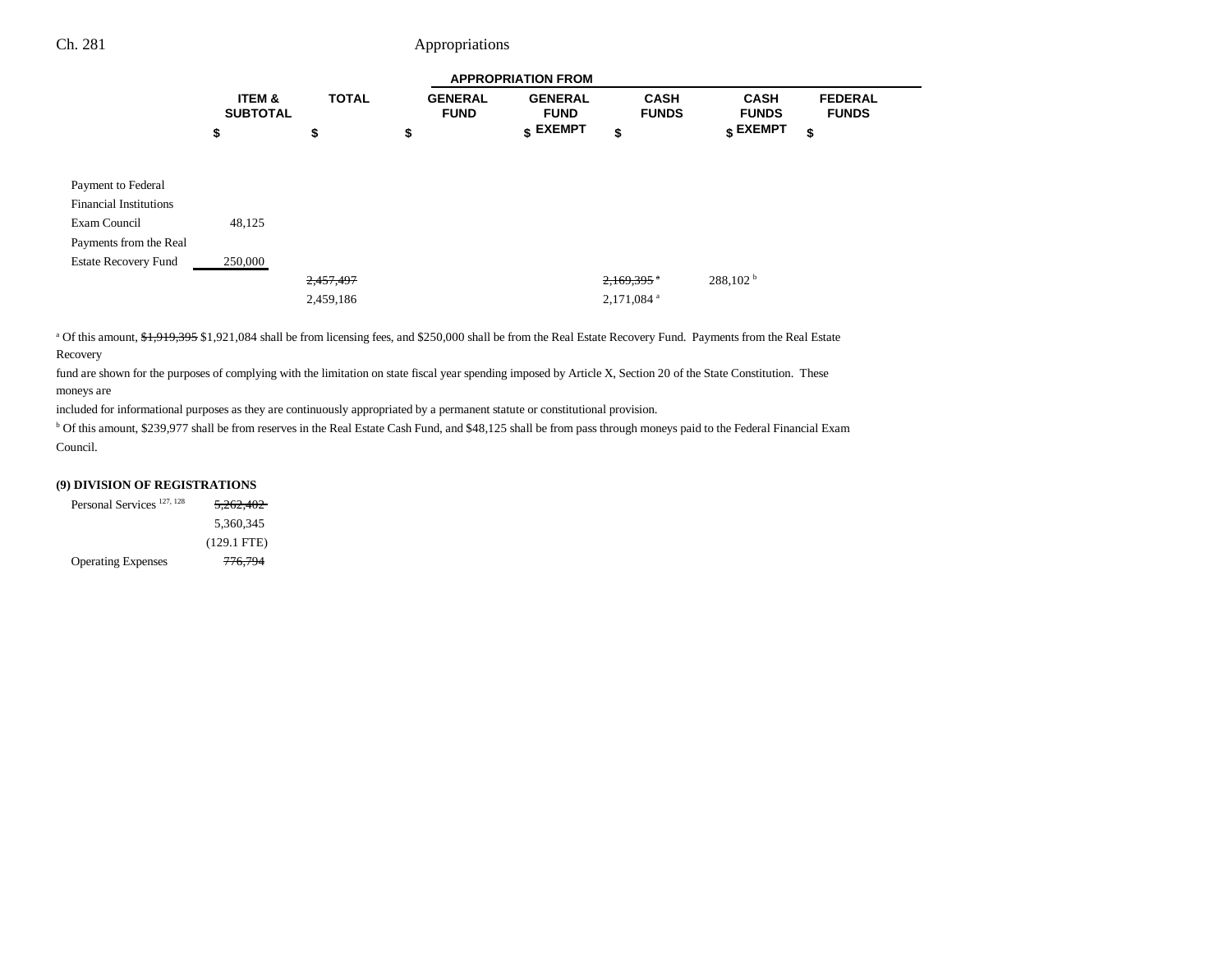|                                 | 789,773     |           |                          |             |
|---------------------------------|-------------|-----------|--------------------------|-------------|
| <b>Board Meeting Costs</b>      | 187,305     |           |                          |             |
| <b>Examination Costs</b>        | 363,539     |           |                          |             |
| <b>Centralized Licensing</b>    |             |           |                          |             |
| System - Annual License         | 77,875      |           |                          |             |
|                                 | 30,000      |           |                          |             |
| Hearings Pursuant to            |             |           |                          |             |
| Complaint                       | 271,900     |           |                          |             |
| Nurses' Peer Health             |             |           |                          |             |
| <b>Assistance Fund</b>          | 212,600     |           |                          |             |
|                                 | $(1.0$ FTE) |           |                          |             |
| <b>Indirect Cost Assessment</b> | 1,002,227   |           |                          |             |
| Payments from the               |             |           |                          |             |
| Manufactured Housing            | 30,000      |           |                          |             |
| Fund                            |             |           |                          |             |
|                                 |             | 8,184,642 | $6,803,149$ $\degree$    | 1,381,493 b |
|                                 |             | 8,247,689 | $6,866,196$ <sup>a</sup> |             |

<sup>a</sup> Of this amount,  $$6,560,549 $6,623,596$  shall be from fees of the boards, \$212,600 shall be from the Nurses Peer Health Assistance Fund, and \$30,000 shall be from

the

Manufactured Housing Recovery Fund. Payments from the Manufactured Housing Fund are shown for the purposes of complying with the limitation on state fiscal year spending

imposed by Article X, Section 20 of the State Constitution. These moneys are included for informational purposes as they are continuously appropriated by a permanent

statute or constitutional provision.

b Of this amount, \$226,570(T) shall be from the Department of Public Health and Environment and the Department of Health Care Policy and Financing, and \$1,154,923 shall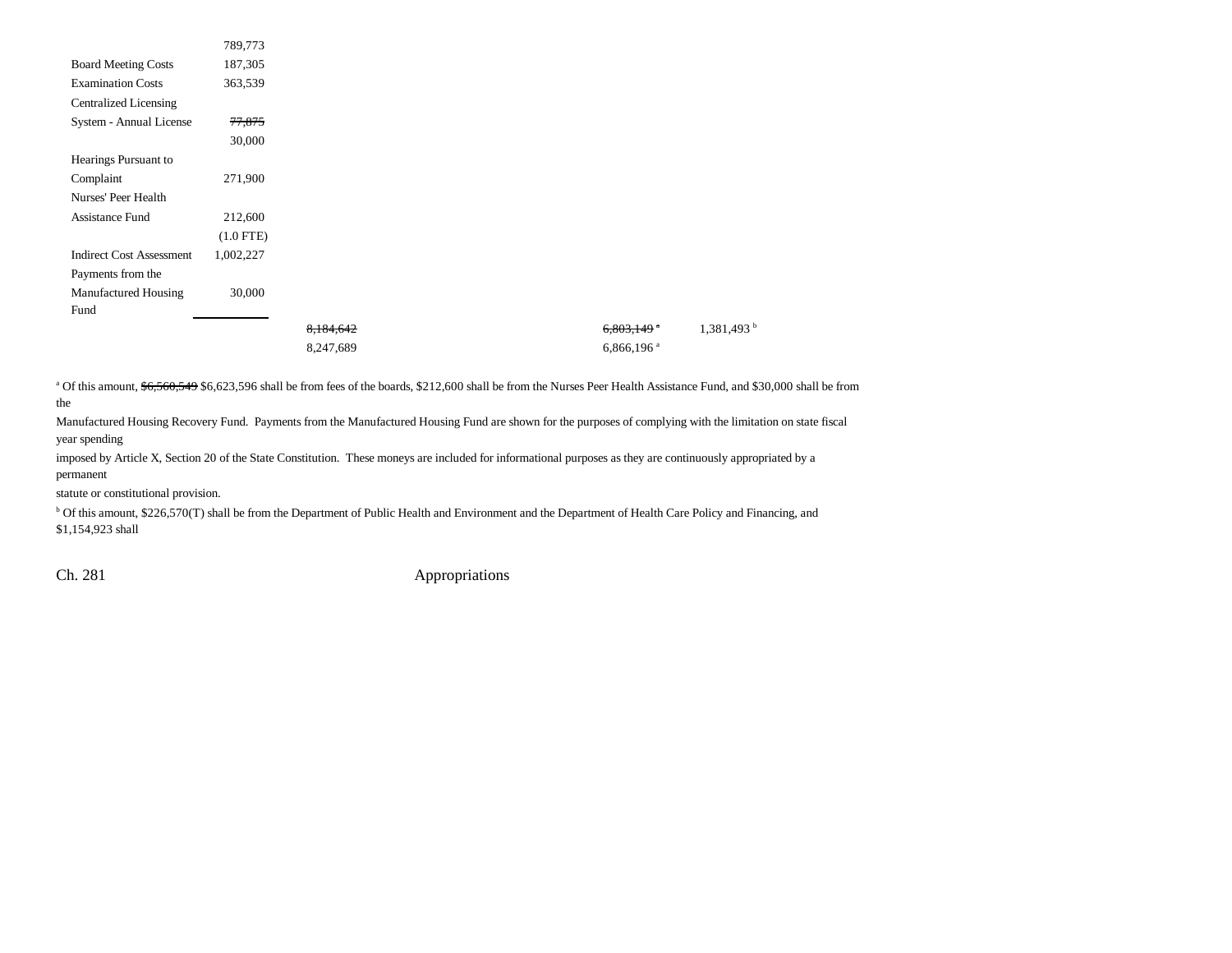| <b>APPROPRIATION FROM</b> |              |                |                 |              |              |                |  |
|---------------------------|--------------|----------------|-----------------|--------------|--------------|----------------|--|
| ITEM &                    | <b>TOTAL</b> | <b>GENERAL</b> | <b>GENERAL</b>  | CASH         | <b>CASH</b>  | <b>FEDERAL</b> |  |
| <b>SUBTOTAL</b>           |              | <b>FUND</b>    | <b>FUND</b>     | <b>FUNDS</b> | <b>FUNDS</b> | <b>FUNDS</b>   |  |
|                           |              |                | <b>« EXEMPT</b> |              | e EXEMPT ہ   |                |  |

be from reserves in the Division of Registrations Cash Fund.

### **(10) DIVISION OF SECURITIES**

| <b>Personal Services</b>        | 1,009,330    |           |  |                        |                     |
|---------------------------------|--------------|-----------|--|------------------------|---------------------|
|                                 | 1,036,018    |           |  |                        |                     |
|                                 | $(22.0$ FTE) |           |  |                        |                     |
| <b>Operating Expenses</b>       | 39,010       |           |  |                        |                     |
| Hearings Pursuant to            |              |           |  |                        |                     |
| Complaint                       | 19,660       |           |  |                        |                     |
| <b>Board Meeting Costs</b>      | 7,995        |           |  |                        |                     |
| <b>Indirect Cost Assessment</b> | 170,790      |           |  |                        |                     |
|                                 |              | 1,246,785 |  | 1,170,927              | 75,858 <sup>b</sup> |
|                                 |              | 1,273,473 |  | 1,197,615 <sup>a</sup> |                     |

<sup>a</sup> This amount shall be from licensing fees.

b This amount shall be from reserves in the Securities Cash Fund.

### **(11) OFFICE OF CONSUMER COUNSEL**

| Program Costs <sup>129</sup>    | 641.903     |
|---------------------------------|-------------|
|                                 | $(8.0$ FTE) |
| <b>Indirect Cost Assessment</b> | 62,105      |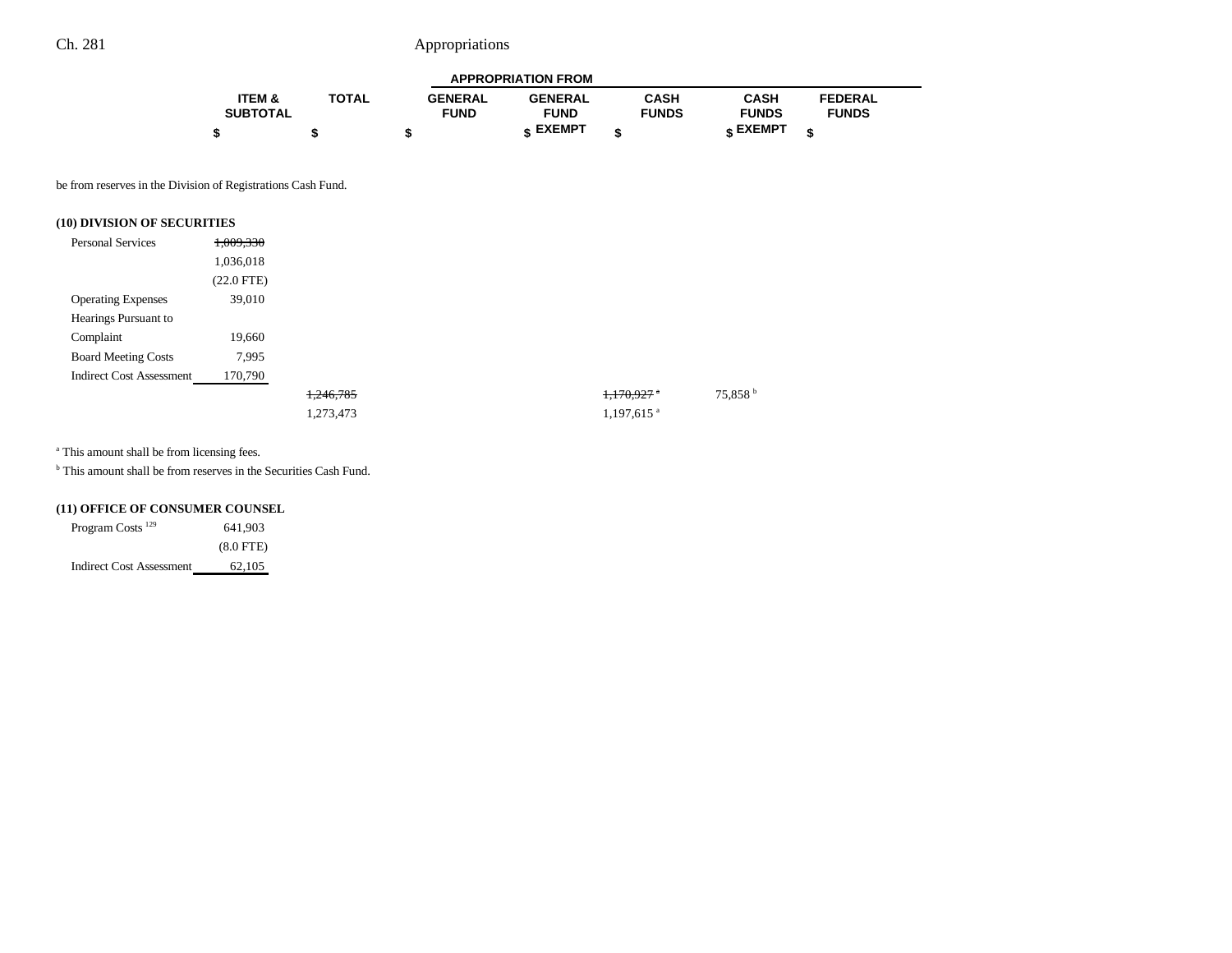704,008 704,008 a

a This amount shall be from the Public Utilities Commission Fixed Utilities Fund.

| <b>TOTALS PART XIX</b>             |                         |           |              |                          |           |
|------------------------------------|-------------------------|-----------|--------------|--------------------------|-----------|
| (REGULATORY AGENCIES) <sup>8</sup> | <del>\$48,530,667</del> | \$562,173 | \$37,620,759 | <del>\$9,882,344</del> * | \$465,391 |
|                                    | \$48,673,292            |           | \$37,813,384 | \$9.832,344 $\degree$    |           |

<sup>a</sup> Of this amount, \$4,249,142 \$4,199,142 contains a (T) notation, and \$240,000 shall be from the Highway Users Tax Fund pursuant to Section 43-4-205(2), C.R.S.

**FOOTNOTES** -- The following statements are referenced to the numbered footnotes throughout section 2.

- 8 (Governor lined through this provision. See L. 94, p. 3176.)
- 124 Department of Regulatory Agencies, Executive Director, Director's Office, Centralized Data Processing -- It is the intent of the General Assembly to fund this line item for FY 1994-95 only, and any continuation of this funding would be requested in a decision item in the FY 1995-96 budget submission. In the Department's FY 1995-96 budget submission, it should identify to which line items it would like ongoing costs to be transferred, as it is the intent of the General Assembly to eliminate this line item in FY 1995-96.
- 125 Department of Regulatory Agencies, Civil Rights Division, Hearings Pursuant to Complaint -- It is the intent of the General Assembly that the Division submit to the Joint Budget Committee by January 1, 1995, a report summarizing how many additional cases have been heard due to the increase in this appropriation.
- 126 Department of Regulatory Agencies, Division of Insurance -- The Division is requested to report to the Joint Budget Committee by January 1, 1995, the results produced by the four examiners added to the financial affairs section for solvency examinations, to justify the continuation of the increased level of support.
- 127 (Governor line through this provision. See L. 94, p. 3177.)
- 128 Department of Regulatory Agencies, Division of Registrations, Personal Services -- It is the intent of the General Assembly that an additional \$35,000 be appropriated to the Division of Registrations, Electrical Inspections Board, to perform electrical inspections throughout the State. It is further the intent that this appropriation be for FY 1994-95 only, and any continuation of this funding will be requested in a decision item in the FY 1995-96 budget submission.

129 Department of Regulatory Agencies, Office of Consumer Counsel, Program Costs -- It is the intent of the General Assembly that the